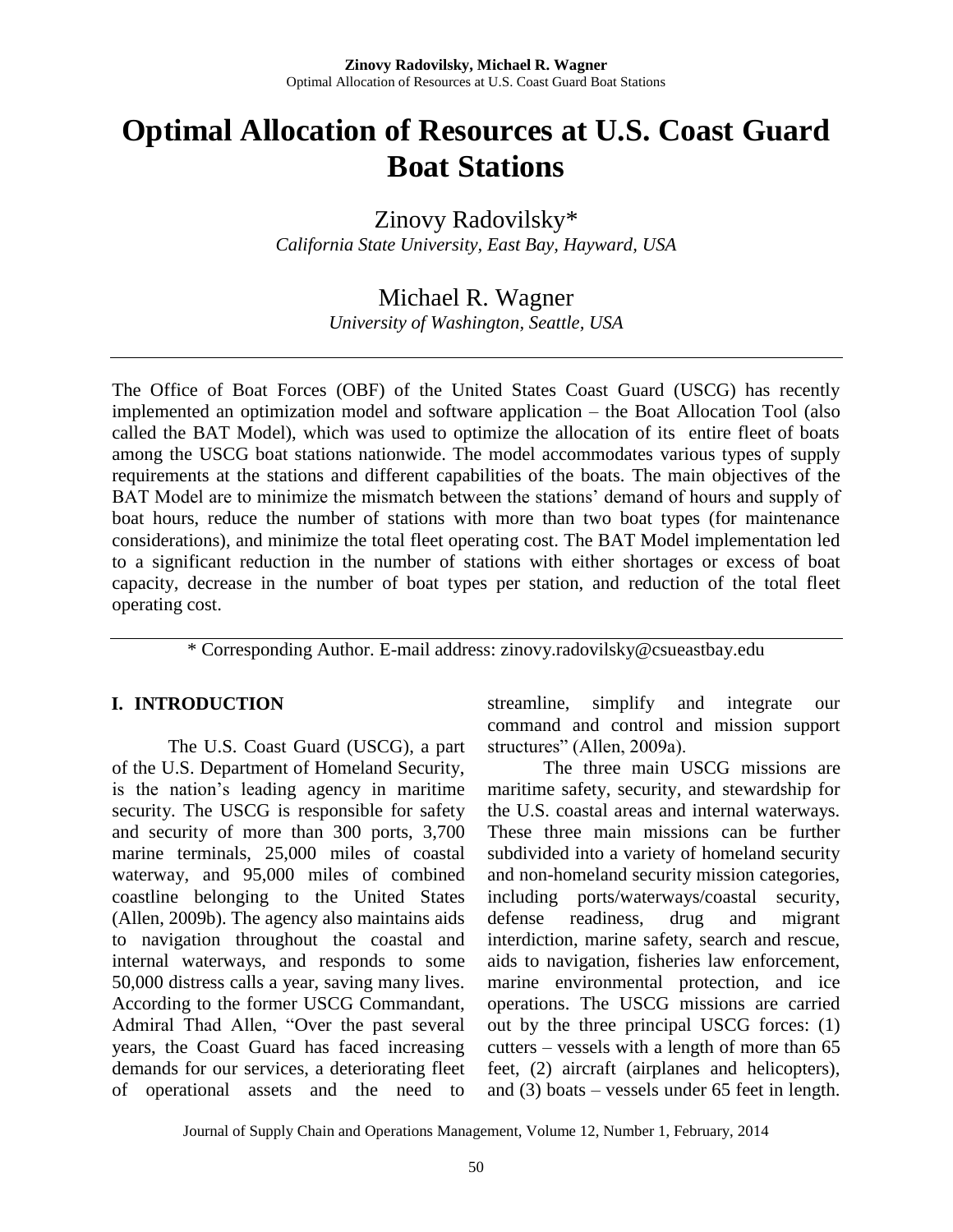In this paper, we concentrate on the USCG boats and their allocation among the USCG stations.

We have developed and implemented at the USCG Office of Boat Forces (OBF) an optimization model and software application, denoted the Boat Allocation Tool (BAT) Model, which identifies an optimal allocation of boat resources among the USCG boat stations. In the *Boat Allocation Problem*  section of this paper we briefly describe the USCG boat operations, and present problems that existed in allocating boat resources to the stations. In the *BAT Model Formulation and Solution* section, we discuss the BAT Model in terms of its inputs, formulation, implementation steps, and also provide a description of the associated Excel-based software. The BAT Model performance metrics, resulting benefits and their effect on the USCG boat allocations are described in the *Model Impact* section. Next, we provide the *Conclusion* section with a summary of our contributions to Operations Research practice and perspectives for further model development.

# **II. BOAT ALLOCATION PROBLEM**

The USCG boats operate near shore and on inland waterways, and are organized under the supervision of the OBF into nine districts in the Atlantic and Pacific areas of the coastal U.S. Each district is divided into sectors, which include a total of 178 boat stations for all nine districts.

An allocation of boats to a station is defined by the station's missions, described in the *Introduction* section, and also by specific maritime conditions in which the station boats operate. Accordingly, the USCG classifies boat stations into nine categories: Surf, Heavy Weather, Tactical, Pursuit, Shallow Water, Ice Rescue Long Haul, Ice Rescue Short Haul, Flood, and Auxiliary. For example, "Surf" stations operate in high surf ocean areas and "Shallow Water" stations patrol in low depth water areas. Based on the station category, each station requires certain amount of overall boat supply hours that are necessary to fulfill station-specific missions and maritime conditions. These boat hours can be defined as a *station's demand* for hours, which can range widely from 250 to over 5,000 annual hours with an average of approximately 2,206 hours per station. In addition to the overall station demand of hours, the USCG established, for many stations, specific demand of boat hours relevant to certain station categories, i.e., Heavy Weather, Tactical, Pursuit, Shallow Water, and Ice Rescue (both long and short haul). In other words, each station will have demands for generic boat hours as well as specific hours, which can only be fulfilled by certain boat types.

At the stations, the USCG maintains approximately 800 boats of 11 different types. The usage of a boat type at a given station depends on the required missions and maritime conditions at the station. For example, the 47 foot Motor Lifeboat (MLB) type is employed as a first response rescue resource in high seas, surf and heavy weather environments (USCG Data Sheet, 2008). At the same time, the 45 foot Response Boat Medium (RB-M) type is a speedy universal boat type used at a variety of stations for various missions (USCG Acquisition Directorate, 2010). The calmer waters of shipping ports demand a quicker responding, more maneuverable boat like the 25-foot Response Boat Small (RB-S) type for law enforcement and reaching shallow areas (USCG Data Sheet, 2008). The other eight boat types are mostly specialized for deployment in various maritime missions and weather conditions like heavy weather, ice rescue, flood, towing, and others; all 11 boat types are defined in the model formulation in the Appendix to this paper. Each boat type is budgeted with a *standard annual supply* (capacity) of hours. For example, the MLB and RB-M boat types have a standard supply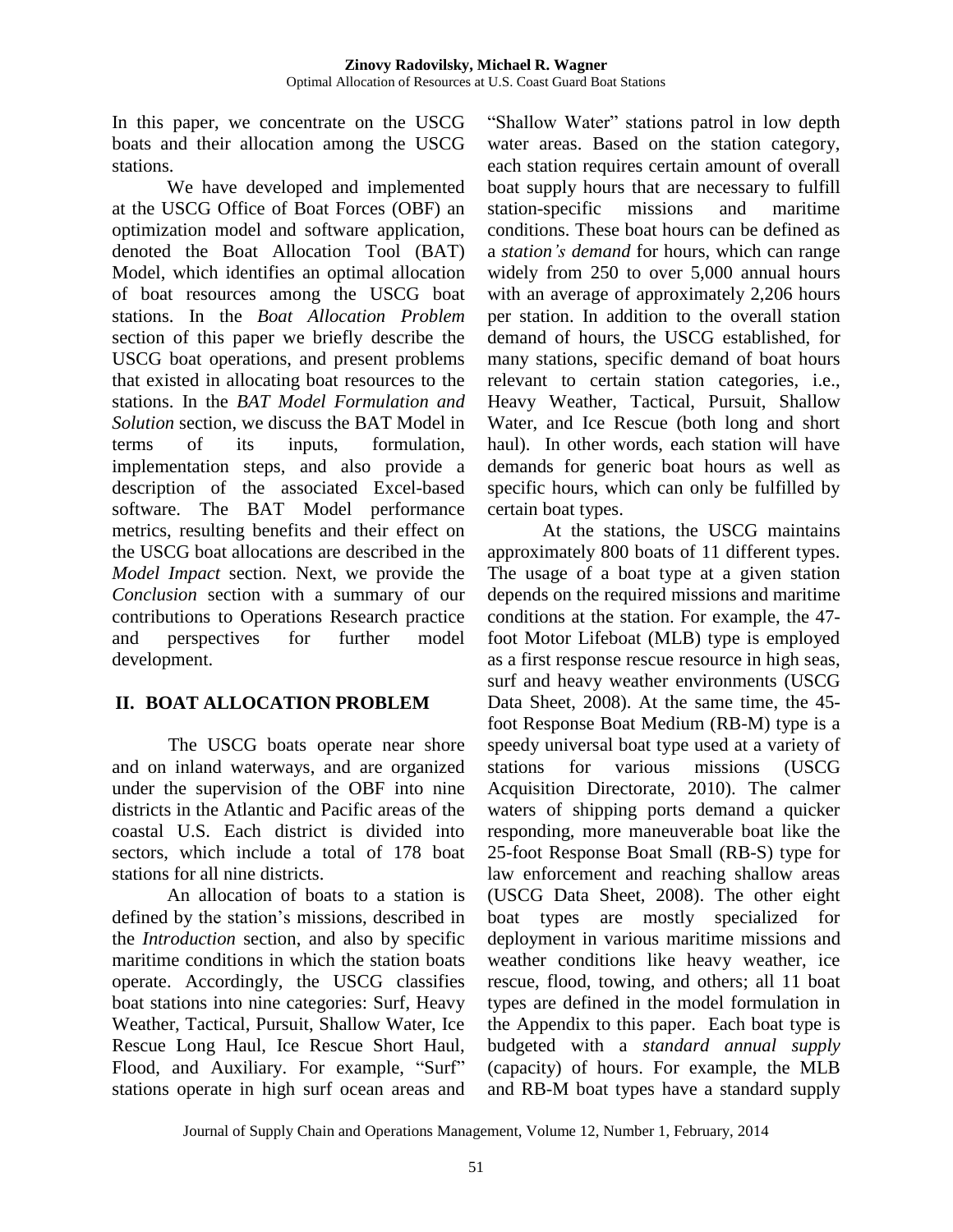of 600 hours each annually, whereas the RB-S boat type has only 500 hours.

The total amount of *all boats' standard supply hours* at a station would ideally need to match the *station's demand* for the overall hours and specific category/mission hours, and thus ensure normal operational capabilities of the boat station to meet its missions and maritime requirements. However, starting from the early 2000s, the USCG recognized the existing disparity between the stations' demand hours and actual supply of hours provided by the boats at those stations.

The allocation of boats to stations is a rather complex issue. The intricacy of boat assignments to the stations stems from the fact that it involves a large variety of stations with their respective missions and maritime conditions, the corresponding different types of demand hours, different boat types and their respective capabilities and quantities. In addition, the USCG follows an extensive set of operational restrictions, called Business Rules, which establish specific boat assignment requirements. For example, these rules require the assignment of certain boat types, such as an MLB, in predetermined minimum quantities to stations with various missions. Another example of a Business Rule is the establishment of a minimum of at least two boats per station. These Business Rules, discussed in more detail in the next section, further increase the complexity of the boat allocation problem.

Traditionally, each station's allocation of boats was based on historical and geographical requirements. The boat allocations were adjusted over the years by ad hoc decisions based on station or regional commander's requests and asset availability. These actions resulted in a significant deviation between the station's demanded hours and actual supply of boats resources, which led to an excess of boat resources at some stations and a shortage of boat hours at other stations. Table 1 displays these significant mismatches for the overall demand; there are even more mismatches for specific mission demands. Unfortunately, due to the different types of boat supplies and station demands, simple boat movements between the USCG stations do not suffice to better match supply and demand, and a more sophisticated approach is necessary.

| <i>Statistic</i>                                                          | Value         |  |  |
|---------------------------------------------------------------------------|---------------|--|--|
| Average demand hours per station                                          | 2,206.2 hours |  |  |
| Average supply hours per station                                          | 2,321.2 hours |  |  |
| Percentage of stations with excess hours                                  | 61.2%         |  |  |
| Average excess hours per station with excess                              | 556.3 hours   |  |  |
| Percentage of average excess hours vs. average demand hours per station   | 25.2%         |  |  |
| Percentage of stations with shortage hours                                | 38.8%         |  |  |
| Average shortage hours per station with shortage                          | 563.1 hours   |  |  |
| Percentage of average shortage hours vs. average demand hours per station | 25.5%         |  |  |

# **TABLE 1. RESULTS OF THE ORIGINAL BOAT ALLOCATION**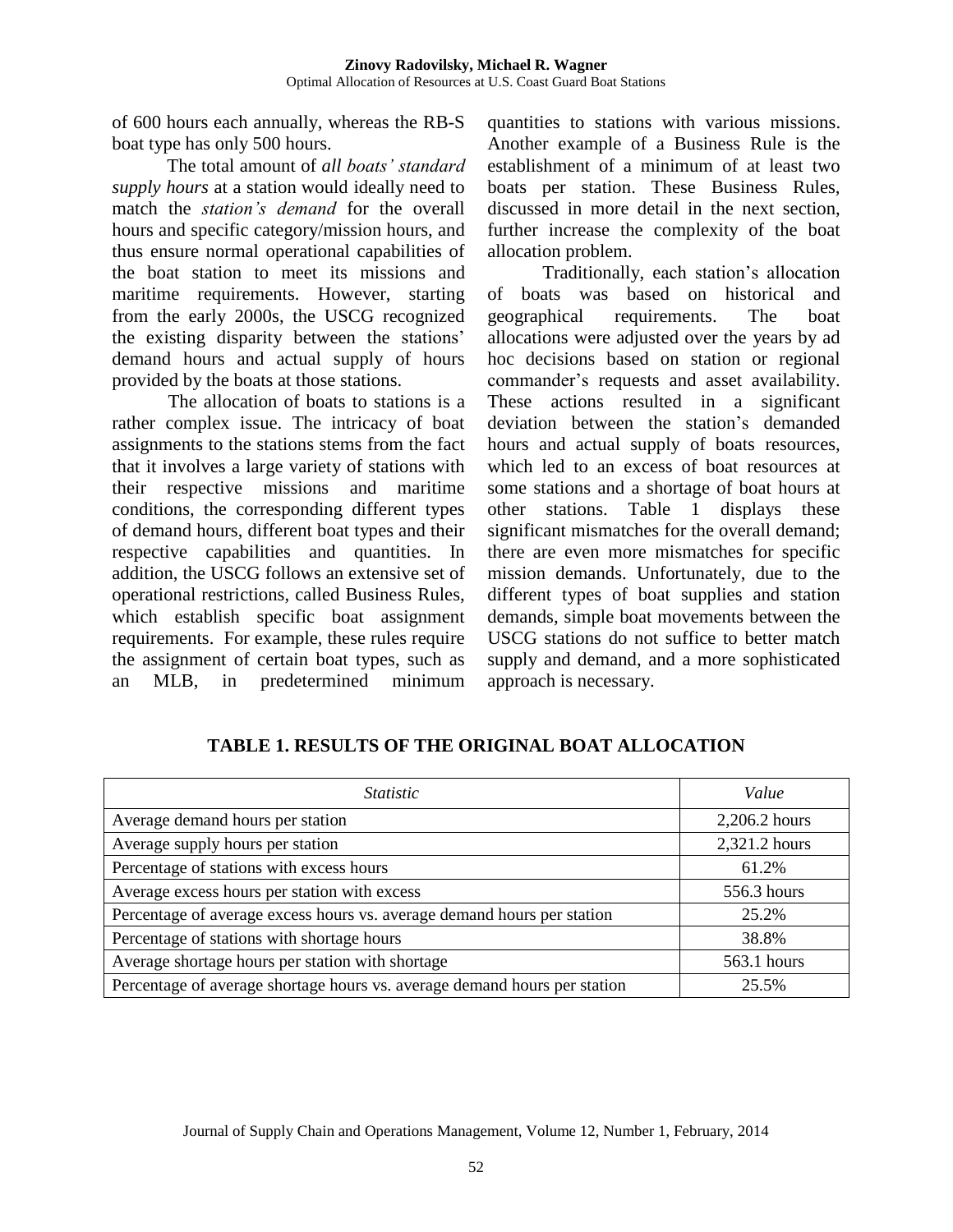As can be seen from Table 1, at 61.2% of all stations the total supply of boat hours exceeded the stations' demand by an average of 25.2% per station. At the same time, even with a nationwide excess of the boat supply over stations' demand hours (2,321.2 of supply hours vs. 2,206.2 of demand hours, on average), 38.8% of all stations experienced a shortage of boat resources, with an average of 25.5% per station. The excesses at certain stations led to a significant underutilization of the boat resources. Conversely, shortages of boat resources at many stations adversely affected their ability to fulfill the required maritime missions in various weather conditions. Therefore, the primary USCG objective was to improve the matching of supply and demand.

In addition, the USCG determined that more than two boat types at a station drastically increased both training and maintenance requirements without adding proportional benefit to a station's capability. This also led to higher boat maintenance costs. Besides the excess and shortage of boat supplies, 37.6% of the boat stations maintained more than the USCG-desired maximum of two boat types. Thus, the USCG also desired to minimize the number of stations with more than two boat types. Finally, the USCG was also interested in minimizing the cost of operating the USCG boat feet.

The mismatch of boat resource assignments versus stations' demand hours necessitated a new optimization approach for the efficient allocation of those resources. This approach would need to minimize the deviation between the demand and supply of boat hours, significantly reduce the number of stations with more than two boat types, and minimize the total cost of boat operations.

The examination of existing literature sources on military resource allocation and USCG boat allocation, in particular Everingham et al. (2008), Radovilsky and Koermer (2007), Deshpande et al. (2006),

Billing (2005), Bhatia and Crawley (2004), Zarybnisky (2003), Brown et al. (1996), and Malyankar et al. (1992), reveals that only one paper by Radovilsky and Koermer (2007) directly addresses the need to fix the boat allocation mismatch. This paper describes an attempt to solve the USCG boat allocation problem in 2005-2006 by analyzing an optimal boat allocation model for the USCG stations on the Pacific coast of the U.S. However, their model considered boat allocations for only a portion of all USCG boat stations. Furthermore, this precursor model did not incorporate most of the USCG requirements associated with the boat allocation Business Rules.

In 2009, the USCG's interest in a complete and optimized boat allocation model led to the project described in this paper. In particular, the USCG desired to extend the coverage of the boat allocation model to all USCG stations on the east and west coasts of U.S., as well as Alaska, Hawaii, and stations in U.S. territories. In addition, the USCG increased the complexity of the project significantly by introducing different types of hours, both from the supply and demand sides, as well as a multitude of other required operational restrictions. To address all these issues, we develop a new optimization model called the Boat Allocation Tool (BAT) Model. The mathematical properties of the BAT Model and its theoretical extensions are discussed in Wagner and Radovilsky (2012). In this paper we exclusively focus on the actual BAT Model application, its practical implementation and significant impact to the USCG, which are discussed in the next two sections, *BAT Model Formulation and Solution,* and *Model Impact*.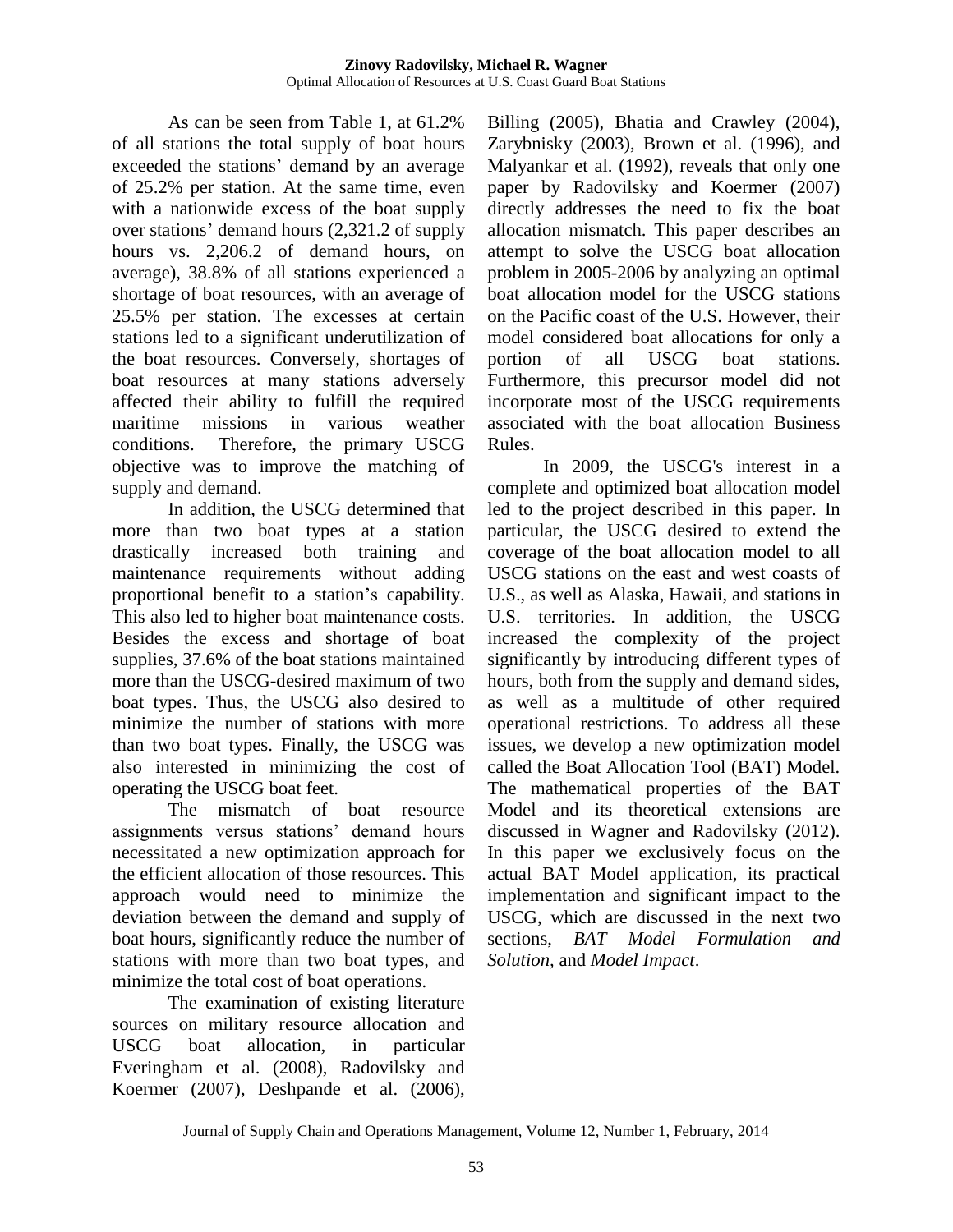# **III. BAT MODEL FORMULATION AND SOLUTION**

# **3.1. Model Inputs**

The need for improved boat assignments to stations was mandated and spearheaded by the Platform Division (PD) of the Office of Boat Forces (OBF), which controls boat allocations to the stations. We were provided with the necessary input information for boat types and boat stations. For each of the 11 boat types this information included the number of boats, standard supply of annual hours per boat, and fixed annual and variable costs per boat hour.

The OBF also provided us with the boat station data that incorporated an overall demand for hours per station as well as specific demands for "big boats", tactical, pursuit, shallow water, and ice haul rescue hours. In addition, the OBF also established a set of *24 Business Rules (BRs)*, which represented written *operational requirements* for assigning boat resources. These BRs can be summarized in the following groups of rules:

- Assign specific boat types in predetermined minimum quantities to stations with various missions (tactical, pursuit, flood and ice haul rescue) and maritime conditions (heavy weather, surf, and shallow water).
- Provide an opportunity for stations to share an MLB, a critical boat type in short supply, required by many stations. More precisely, if two stations are close enough, and one of the stations does not have an MLB, but needs one, then the adjacent station, that has this boat, covers the area of responsibility for both stations when sea and weather conditions exceed the capability of other boat types at the stations.
- Allocate boat resources to non-mission station purposes including maintenance and training.
- Establish a minimum requirement for the number of boats per station of at least two boats.
- Meet mission requirements with no shortages for critical boat demands at certain stations, for which the OBF provided the number of demand hours required at a station for a specific type of supply.

In addition to the above rules, the OBF also requested that the amount of boat hours supplied by each boat to each station should be relaxed from the standard values. By varying individual boat supply hours, the OBF hoped to provide a better match between the station demand and boat supplied hours, and also to better meet specific stations' mission requirements with no shortages. For the amount of supply hours assigned per boat, the OBF established upper and lower limits, as a proportion of the standard hours per boat type. However, there was a strict requirement to conserve the total amount of supply hours; in other words, if a boat at one station was assigned more hours than the standard amount, then some other boat of the same type must necessarily be assigned less than the standard. All these requirements and Business Rules were incorporated into the optimization modeling.

# **3.2. Optimization Model – Boat Allocation Tool (BAT)**

The OBF's initial inputs and operational requirements enabled us to formulate and then implement a mathematical model defined as the Boat Allocation Tool (BAT) Model. A mathematical formulation of this optimization model is presented below. For further details and a complete theoretical analysis of the model formulation, we refer the reader to the paper by Wagner and Radovilsky (2012). In Table 2 we describe the main sets used in the mixed integer program, in Table 3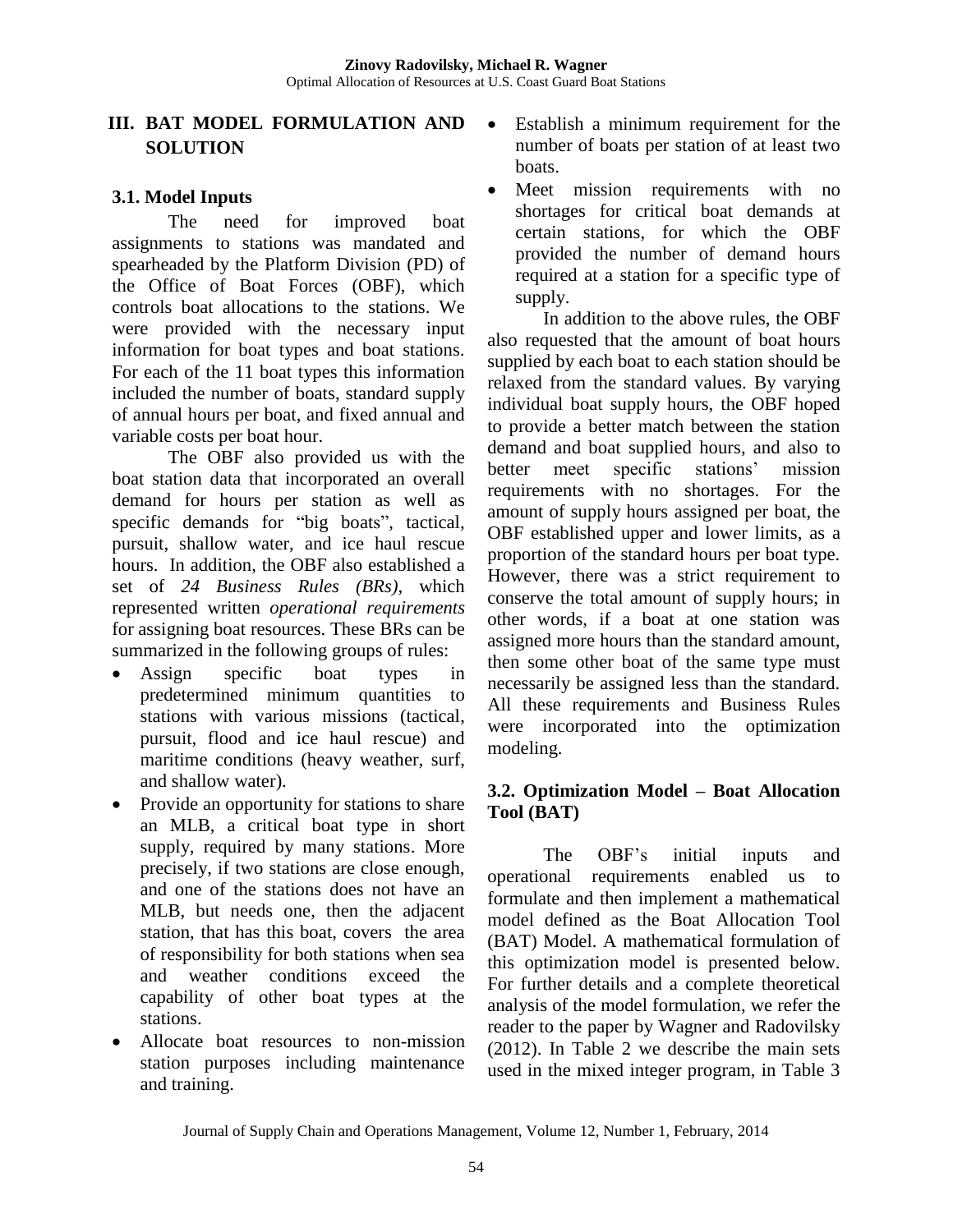#### **Zinovy Radovilsky, Michael R. Wagner** Optimal Allocation of Resources at U.S. Coast Guard Boat Stations

we provide the main parameters, and in Table 4 we present the main variables.

### **TABLE 2. SETS USED IN THE BAT MODEL**

| <b>Set Notation</b> | <b>Description</b>                                                                    |
|---------------------|---------------------------------------------------------------------------------------|
| $t \in T$           | Set of boat types                                                                     |
| $s \in S$           | Set of stations                                                                       |
| $m \in M$           | Set of specialized station missions                                                   |
| $S \in S_m$         | Set of stations that are assigned mission, $m \in M$                                  |
| $t \in T_m$         | Set of boat types that are appropriate for mission, $m \in M$                         |
| $t \in T_s$         | Set of boat types allowed at station, $s \in S$                                       |
| $t \in T_c$         | Set of critical boat types, whose presence requires the presence of another boat type |

# **TABLE 3. PARAMETERS USED IN THE BAT MODEL**

| <b>Parameter</b>                                                   | <b>Description</b>                                               |
|--------------------------------------------------------------------|------------------------------------------------------------------|
| $B_t$                                                              | Available number of boats of type t                              |
| $d_t$                                                              | Yearly default capacity, in hours, of a type t boat              |
| $H_s$                                                              | Yearly demand, in hours, of station s                            |
| $f_t$                                                              | Yearly fixed cost of utilizing one boat of type t                |
| $v_t$                                                              | Variable cost of utilizing one boat of type $t$ for one hour     |
| $b_m$                                                              | Minimum number of boats required to satisfy mission              |
|                                                                    | $m$ at a station                                                 |
| $H_{As}$                                                           | Yearly demand for a class $A \subseteq T$ of boats at station s, |
|                                                                    | in hours                                                         |
|                                                                    | Multiplier (for $d_t$ ) to provide minimum allowable hours       |
| $m_t$                                                              | assigned                                                         |
| $M_t$                                                              | Multiplier (for $d_t$ ) to provide maximum allowable hours       |
|                                                                    | assigned                                                         |
| $d_{s,s}$                                                          | Distance between stations s and s'                               |
| $\gamma$                                                           | Distance threshold to allow MLB sharing                          |
| $R = \{(s, s') \in S \times S : s \leq s' \land d_{s,s'} \leq y\}$ | Set of pairs of stations eligible to share MLB boats             |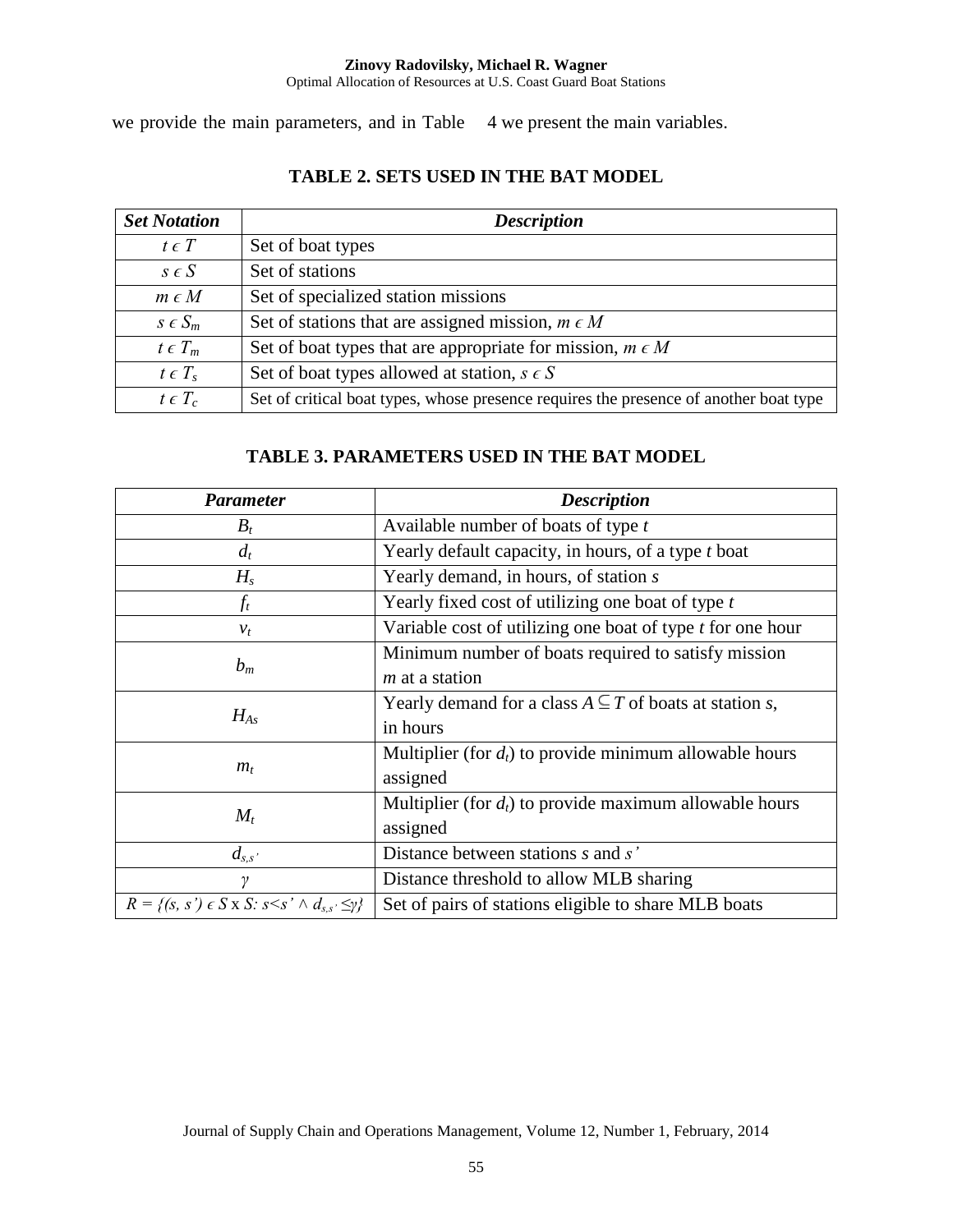| <b>Variable</b> | <b>Description</b>                                                               |
|-----------------|----------------------------------------------------------------------------------|
| $x_{st}$        | Integer number of boats of type t allocated to station $s$ , $\forall s$ , $t$   |
|                 | Binary variable indicating whether or not boat type $t$ is utilized at           |
| $y_{st}$        | station s, $\forall s, t$                                                        |
| $h_{st}$        | Number of hours of boat type t assigned to station s, $\forall s, t$             |
|                 | Binary variable indicating whether or not stations s and s' share an MLB boat    |
| $q_{s,s}$       | that is hosted by station s' (station s has no MLBs), $\forall$ (s, s') $\in$ R. |
|                 | Binary variable indicating whether or not stations s' and s share an MLB boat    |
| $r_{s,s}$       | that is hosted by station s' (station s has no MLBs), $\forall$ (s', s) $\in$ R  |

**TABLE 4. VARIABLES USED IN THE BAT MODEL**

Finally, we present the integer program that underlies the BAT Model, which minimizes the weighted combination of the three objectives discussed in our paper (deviation of supply and demand, number of types of boats at each station and fleet operating cost), subject to a variety of logical and operational constraints (Business Rules). Objective Function:

$$
\min_{w_1} w_1 \sum_{s \in S} \left| \sum_{t \in T} h_{st} - H_s \right|
$$
  
+  $w_2 \sum_{s \in S} \sum_{t \in T} y_{st} + w_3 \sum_{s \in S} \sum_{t \in T} (f_t x_{st} + v_t h_{st})$  (1)

Boat Capacity Constraints:

$$
\sum_{s \in S} x_{st} \leq B_t, \forall t \in T
$$

Variable *yst* Definition Constraints:

$$
x_{st} \leq B_t y_{st}, \forall s \in S, t \in T
$$

Mission Sufficiency Constraints:

$$
\sum_{t \in T_m} x_{st} \ge b_m, \forall s \in S_m, m \in M
$$

Appropriate Boat Constraints:

$$
\sum_{t \in T \setminus T_S} x_{st} = 0, \forall s \in S
$$
\n(5)

Minimal Boat Constraints:

$$
\sum_{t \in T} x_{st} \ge 2, \forall s \in S
$$
 (6)

Critical Boat Constraints:

$$
\sum_{t \in T \setminus T_S} x_{st} \ge \frac{x_{st}}{B_t}, \forall s \in S, t \in T_c
$$
\n(7)

Conservation of Supply Constraints:  
\n
$$
h_{st} \leq d_t B_t x_{st}, \forall s \in S, t \in T,
$$
\n
$$
\sum_{s \in S} h_{st} \leq d_t B_t, \forall t \in T
$$
\n(8)

Flexible Hours Limit Constraints:

$$
m_t d_t x_{st} \le h_{st} \le M_t d_t x_{st}, \forall s \in S, t \in T
$$
\n(9)

Critical Demand Constraints:  $\sum h$  $\geq H_{Ais}$ ,

$$
(10)
$$

MLB Sharing Constraints:

$$
x_{s0} \ge 1 - \sum_{s': (s,s') \in R} q_{s,s'} - \sum_{s': (s',s) \in R} r_{s',s} , s \in S
$$
\n(11)

Journal of Supply Chain and Operations Management, Volume 12, Number 1, February, 2014

 $(2)$ 

 $(3)$ 

t

 $(4)$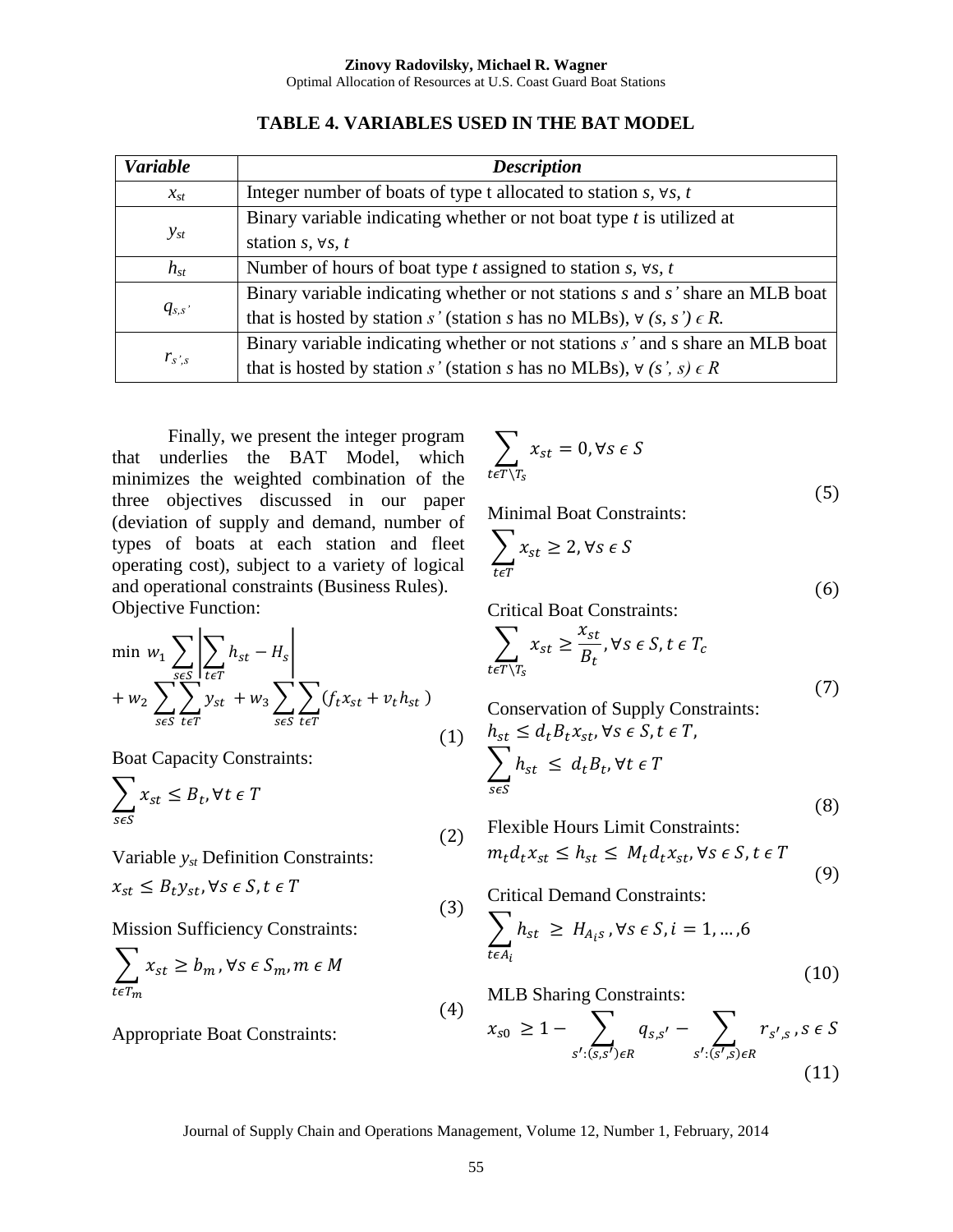MLB Sharing Constraints:

$$
\sum_{s':(s,s')\in R} (q_{s,s'} + r_{s,s'})
$$
  
+ 
$$
\sum_{s':(s',s)\in R} (q_{s's} + r_{s',s}) \le 1, s \in S
$$
 (12)

The BAT Model provides a useroptimal allocation of boats to the stations. The main decisions that the BAT Model needs to make are to identify the number of boats of specific types, and their respective supply hours, to be allocated to the boat stations. These allocations are done in such a way that minimizes the following three criteria representing the BAT Model objectives:

- 1. The total deviation of demanded station hours and boat supply hours for all stations.
- 2. The total number of types of boats at each station.
- 3. The total fleet operating cost.

The BAT formulation combined these criteria in one formula by weighing each criterion depending on its level of importance for the allocation of boat resources, with the total weight equal to 1. We also formulated mathematically the above-mentioned operational requirements (BRs), and other USCG restrictions, presented in the previous *Model Inputs* section, as model constraints. For sharing MLB boats, the concept of *optimally sharing* the supply of this limited resource was incorporated into the model. In particular, we derived that 28 miles is the minimum threshold to allow sharing of the MLB boats. In other words, the sharing is only allowed if the coast-line distance between two stations is less than or equal to 28 miles.

The BAT Model is an integer linear program, which contained a significant number of stations with different missions, various types and quantities of boats available for allocation, and a noteworthy set of operational requirements. All these made the BAT Model a fairly large-scale application with approximately 6,500 decision variables and 17,000 constraints.

# **3.3. BAT Decision Support System**

The USCG requested that we implement the BAT Model in Excel, which is the Coast Guard's standard tool for managing and planning boat resources and their allocations. Therefore, we utilized Excelenabled optimization software from *Frontline Systems,* in particular, its *Premium Solver Platform for Excel V9.5* and *Standard Large-Scale LP Solver Engine V9.0 Windows*. The solution of the BAT Model can be derived in one minute or less.

To streamline and ease the implementation and utilization of the BAT Model, we developed an Excel-based decision support system (DSS) that consists of four main spreadsheets: *Input, Model, Output,* and *Performance*. The *Input* spreadsheet provides the stations' input parameters such as initial hourly demands and boat supply resources with their respective costs. A USCG user working with the BAT Model can input and modify a variety of parameters in order to see and analyze the implications of the input deviations on the BAT optimization results. A representative screenshot of the *Input*  worksheet is presented in Figure 1, which depicts most of the levers that a user of the BAT Model can input and, if necessary, modify.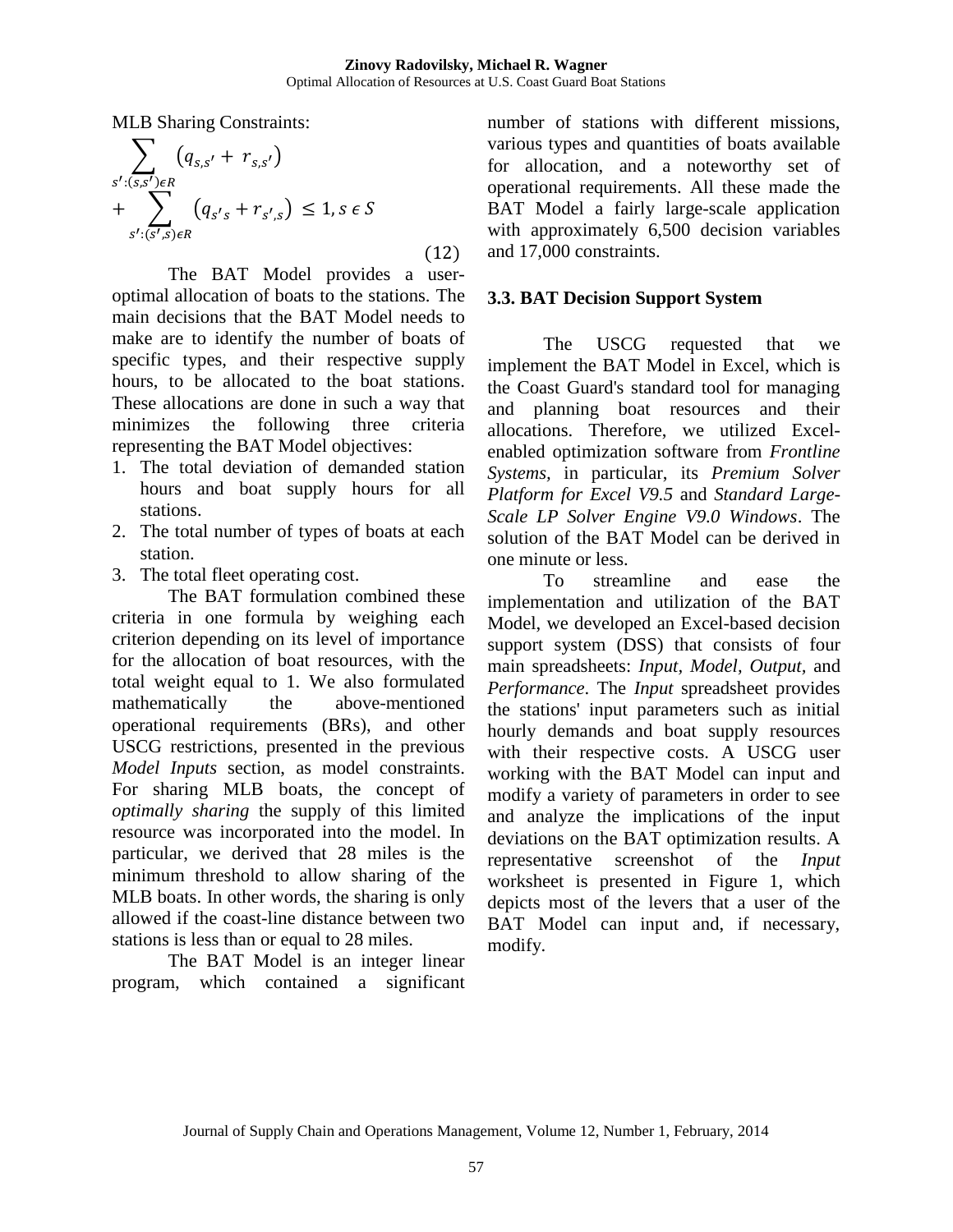| <b>Boat types</b>         | <b>MLB</b>                | <b>SPC-NLB</b>     | SPC-HWX                                | RB-M     | RB-S                 | <b>RBS-AUX</b>                | <b>SPC-LE</b>                 |
|---------------------------|---------------------------|--------------------|----------------------------------------|----------|----------------------|-------------------------------|-------------------------------|
| <b>Number of Boats</b>    | 106                       | 2                  | 4                                      | 167      | 335                  | 13                            | 41                            |
| Default hours per boat    | 600                       | 350                | 350                                    | 600      | 500                  | 500                           | 1000                          |
| Fixed cost per boat       | \$36,951                  | \$15,000           | \$15,000                               | \$36,000 | \$5,657              | \$5,657                       | \$9,217                       |
| Variable cost of one hour | \$120.00                  | \$60.00            | \$120.00                               | \$120.00 | \$47.00              | \$47.00                       | \$87.00                       |
|                           |                           |                    |                                        |          |                      |                               |                               |
| Optimize!                 | <b>Station</b>            | <b>Total Hours</b> | <b>Big Boat Hours   Tactical Hours</b> |          | <b>Pursuit Hours</b> | Shallow<br><b>Water Hours</b> | <b>Ice Long Haul</b><br>Hours |
|                           | STA ALEXANDRIA BAY        | 1877               | 1187                                   | 690      |                      |                               |                               |
|                           | <b>STA ALPENA</b>         | 2615               | 1164                                   |          |                      | 319                           |                               |
| <b>Show Model</b>         | <b>STA ANNAPOLIS</b>      | 1701               | 580                                    |          |                      | 430                           |                               |
|                           | <b>STA APRA HARBOR</b>    | 1269               | 618                                    |          |                      |                               | 12                            |
|                           | <b>STA ASHTABULA</b>      | 1316               | 607                                    |          |                      |                               |                               |
| Go to Output              | <b>STA ATLANTIC CITY</b>  | 1838               | 748                                    |          |                      |                               |                               |
|                           | <b>STA BARNEGAT LIGHT</b> | 5161               | 1090                                   | 2361     | 1710                 |                               |                               |
|                           | <b>STA BAYFIELD</b>       | 2012               | 696                                    |          |                      | 319                           |                               |
|                           | <b>STA BELLE ISLE</b>     | 5299               | 1764                                   |          | 1757                 |                               |                               |
|                           | <b>STA BELLINGHAM</b>     | 3036               | 590                                    |          | 959                  |                               |                               |
|                           | <b>STA BODEGA BAY</b>     | 1641               | 597                                    |          |                      |                               | 25                            |

**FIGURE 1. A PORTION OF THE BAT INPUT SPREADSHEET**

(For confidentially purposes, the data in this Figure is just an input example and does not represent real USCG inputs.)

A BAT Model user is required to provide general and specific hourly demands for all stations (at the request of the USCG, the actual hours used in the model are not shown in Figure 1). For each boat type, the user can easily modify the available number of boats, the default boat hourly capacity, as well as fixed and variable hourly costs of the boat. The user can also modify the importance of each optimization criteria (minimum deviation of demanded and supplied hours, minimum number of boat types per station, and total allocation cost) by varying their respective weights in the BAT Model objective function in the *Model* spreadsheet.

Clicking on the *Optimize!* button in the *Input* spreadsheet (see Figure 1) will run the BAT model in the background, and then switch to the *Output* spreadsheet to show the optimization results, which consist of the optimal number of boats of various types assigned to the stations, and respective amount of boat hours to be allocated to each boat. See Figures 2-3 for a representative screenshots of the *Output* spreadsheet. The *Performance*  spreadsheet will show the performance-metric results of the BAT optimization discussed in the *Model Impact* section of this paper.

For training the users on how to utilize the BAT Model and its Excel-based DSS, we have developed a technical manual called the *BAT User's Guide*. This guide provides a detailed description of the BAT Model and its input/output data, presents a step-by-step implementation process, and offers in-depth instruction on using each described DSS spreadsheet. The guide is widely used by OBF employees to understand the BAT Model features, examine the USCG Business Rules incorporated in the model, and also to train OBF and district personnel.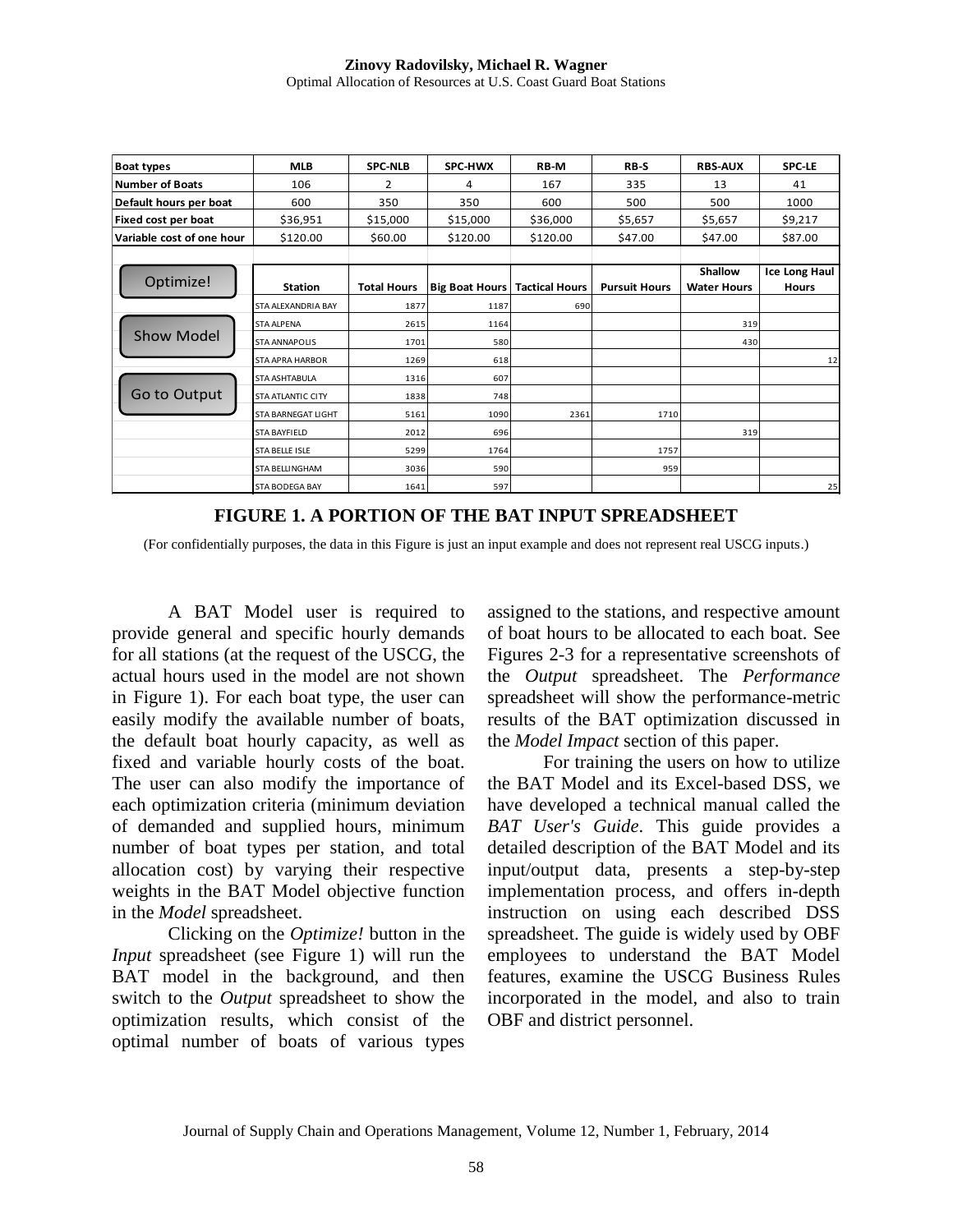#### **Zinovy Radovilsky, Michael R. Wagner**

Optimal Allocation of Resources at U.S. Coast Guard Boat Stations

|                            | <b>MLB</b> | <b>SPC-NLB</b>         | <b>SPC-HWX</b> | <b>RB-M</b> | <b>RB-S</b> | <b>RBS-AUX</b> | <b>SPC-LE</b> | <b>SPC-SW</b> | <b>SPC-AIR</b> | <b>SPC-ICE</b> | <b>SPC-SKF</b> |
|----------------------------|------------|------------------------|----------------|-------------|-------------|----------------|---------------|---------------|----------------|----------------|----------------|
| <b>Station</b>             |            | <b>Boat Allocation</b> |                |             |             |                |               |               |                |                |                |
| <b>STA ALEXANDRIA BAY</b>  |            |                        |                | O           |             |                |               |               |                | 0              | O              |
| <b>STA ALPENA</b>          |            |                        |                |             |             |                |               |               |                |                |                |
| <b>STA ANNAPOLIS</b>       |            |                        | O              |             |             |                |               |               |                |                |                |
| <b>STA APRA HARBOR</b>     |            |                        | 7              | O           |             |                |               |               |                | n              |                |
| <b>STA ASHTABULA</b>       |            |                        | 0              |             |             |                |               |               |                |                |                |
| <b>STA ATLANTIC CITY</b>   |            |                        | 0              |             |             |                |               |               |                |                |                |
| <b>STA BARNEGAT LIGHT</b>  |            |                        | 0              |             |             |                |               |               |                |                |                |
| <b>STA BAYFIELD</b>        |            |                        | O              |             |             |                |               |               |                |                |                |
| <b>STA BELLE ISLE</b>      |            |                        | 0              |             |             |                |               |               |                |                |                |
| <b>STA BELLINGHAM</b>      |            |                        | 0              |             |             |                |               |               |                |                |                |
| <b>STA BODEGA BAY</b>      |            |                        | 0              |             |             |                |               |               |                |                |                |
| <b>STA BOOTHBAY HARBOR</b> |            |                        | O              |             |             |                |               |               |                |                |                |
| <b>STA BOSTON</b>          |            |                        | O              |             |             |                |               |               |                |                |                |
| <b>STA BRANDT POINT</b>    |            |                        | 0              | O           |             |                |               |               |                | 0              |                |
| <b>STA BRUNSWICK</b>       |            |                        | 0              |             |             |                |               |               |                | n              |                |
| <b>STA BUFFALO</b>         |            |                        |                |             |             |                |               |               |                |                |                |

### **FIGURE 2. A PORTION OF THE BAT OUTPUT SPREADSHEET WHICH SHOWS OPTIMAL BOAT ASSIGNMENTS TO STATIONS**

(For confidentially purposes, the data in this Figure is just a randomized output example and does not represent real USCG inputs.)

|                            | MLB | <b>SPC-NLB</b>        | <b>SPC-HWX</b> | <b>RB-M</b> | RB-S | <b>RBS-AUX</b> | <b>SPC-LE</b> | <b>SPC-SW</b> | <b>SPC-AIR</b> | <b>SPC-ICE</b> | <b>SPC-SKF</b> |  |
|----------------------------|-----|-----------------------|----------------|-------------|------|----------------|---------------|---------------|----------------|----------------|----------------|--|
| <b>Station</b>             |     | <b>Hours per Boat</b> |                |             |      |                |               |               |                |                |                |  |
| STA ALEXANDRIA BAY         | 0   | 0                     | 750            | n           |      |                | 0             |               | 0              | Ω              | O              |  |
| <b>STA ALPENA</b>          | 0   |                       | 340            |             | O    |                | O             |               | o              |                | o              |  |
| <b>STA ANNAPOLIS</b>       | 0   |                       | 0              |             | O    | 300            | 800           |               | 0              |                | 0              |  |
| <b>STA APRA HARBOR</b>     | 0   | 0                     | 600            |             | 0    |                | 300           | n             | 0              |                | 0              |  |
| <b>STA ASHTABULA</b>       | 0   | 0                     | 0              | 390         | 800  |                | 0             | O             | 0              |                | O              |  |
| <b>STA ATLANTIC CITY</b>   | 0   | 0                     | $\mathbf{0}$   | 850         | O    |                | O             | 700           | 750            |                |                |  |
| <b>STA BARNEGAT LIGHT</b>  | O   | 0                     | 0              | 400         | 450  |                | n             | 650           | 300            |                |                |  |
| <b>STA BAYFIELD</b>        | 700 | 0                     | 0              |             | O    |                | n             |               |                | 400            | O              |  |
| <b>STA BELLE ISLE</b>      | 0   |                       | 0              | 200         | 750  |                |               | 300           |                | 200            |                |  |
| <b>STA BELLINGHAM</b>      | 0   | U                     | 0              | 650         | 300  |                | O             |               | O              |                | O              |  |
| <b>STA BODEGA BAY</b>      | O   | 0                     | 0              | 550         | 320  | 700            | O             |               | 400            |                | 0              |  |
| <b>STA BOOTHBAY HARBOR</b> | 300 | 0                     | 0              |             | 400  |                | 0             |               | O              | 200            | 0              |  |
| <b>STA BOSTON</b>          | 500 | 0                     | 0              |             | 580  |                | 0             |               | O              |                | 0              |  |
| <b>STA BRANDT POINT</b>    | 850 | 0                     | $\mathbf{0}$   |             | 0    |                | 0             |               | o              | 0              | 200            |  |
| <b>STA BRUNSWICK</b>       | 0   |                       | 0              |             | 0    | 650            | 200           |               | o              |                | 0              |  |
| <b>STA BUFFALO</b>         | 0   | 0                     | 730            | 0           | 0    |                | 100           |               | 0              |                | 0              |  |

# **FIGURE 3. A PORTION OF THE BAT OUTPUT SPREADSHEET WHICH SHOWS OPTIMAL BOAT ASSIGNMENTS TO STATIONS**

(For confidentially purposes, the data in this Figure is just a randomized output example and does not represent real USCG inputs.)

### **IV. MODEL IMPACT**

The implementation of the BAT Model has had a significant positive effect on the allocation of boats among the USCG stations. According to the OBF, the model allowed them to "align boat resources in the best possible way." The operational part of the ongoing boat allocations, i.e., the boat allowances and reallocations plans for each station, is directly derived from the model's recommendations. In addition, the OBF observed that the new implemented allocations efficiently met the mission requirements in terms of significant reductions of boat shortages and overages. Indeed, there was not a single instance of a boat station with its mission requirements being reduced due the new boat allocations. Finally, the implementation is firmly based on the USCG Business Rules that were directly incorporated in the BAT Model's optimal recommendations. Despite the fact that there are some differences between the BAT Model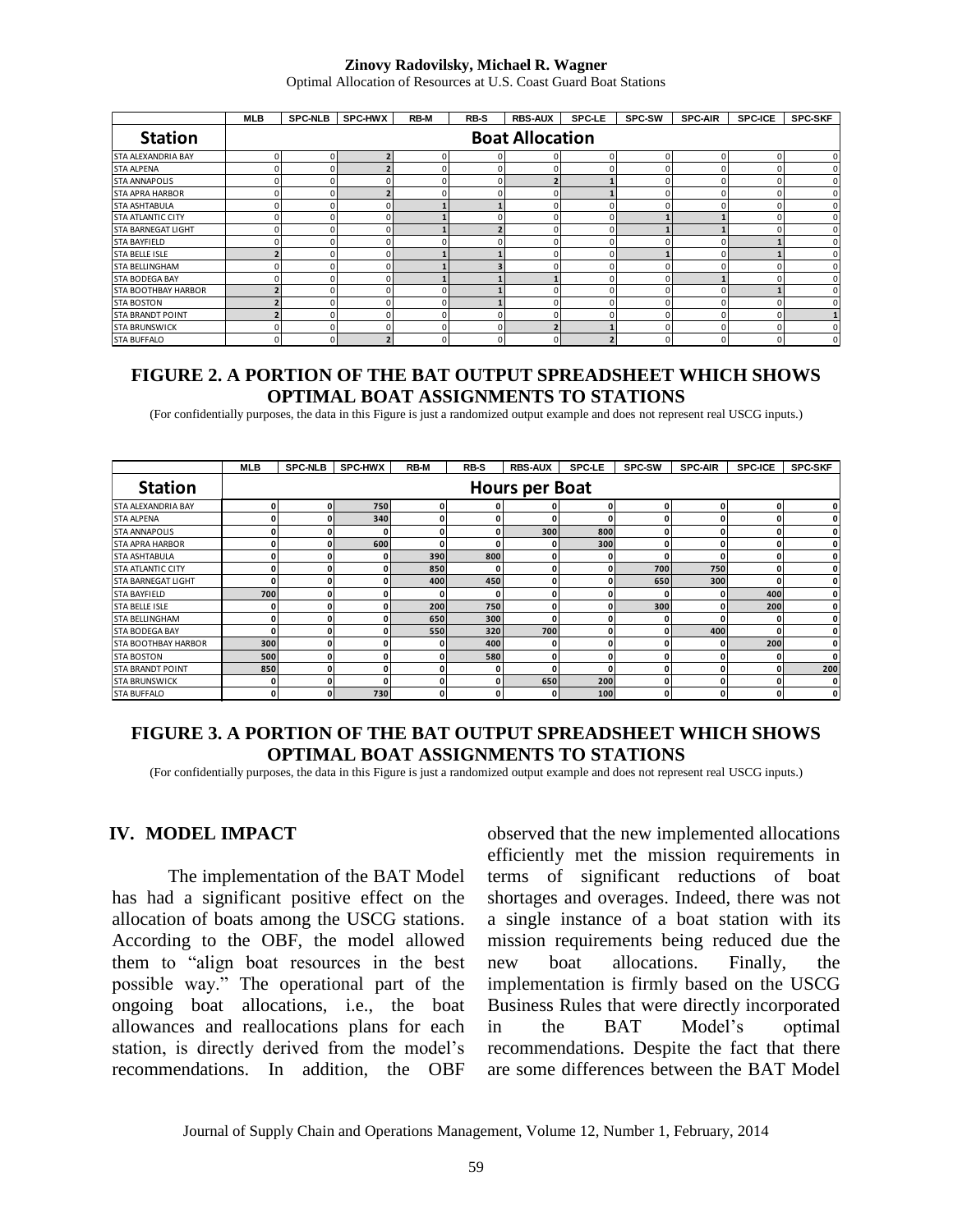recommendations and actual implementation (see the next two sections), the OBF stated that "the spirit of the model is being implemented."

# **4.1. Model Implementation**

The primary user and coordinator of the BAT Model implementation is the Platform Division (PD) group of the OBF, which is directly responsible for boat allocations among all USCG stations. This PD group directly communicates with district managers, who are in charge of boat allocations in their own districts. The PD group is also responsible for developing the actual plans for boat allowances in the districts, coordinating the rearrangement of boats with district managers and station offices, and delivering new boats to the districts and stations.

The PD group, based on boat allocations created by the BAT Model, developed a six-year implementation plan that started in 2010, and will continue through 2015. For each year, this plan laid out, based on the BAT Model, allocation allowances for a specific portion of the USCG stations. This plan is also associated with the delivery of new RB-M boats that will replace the old UTB boats coming out of more than 40 years of service. In 2010-2012, the USCG received 30 new RB-M boats each year, which were delivered to stations according to the implementation plan. For the other boat types, the USCG is combining the reallocation of existing boats with the deliveries of new RB-M boats. By the end of 2012, approximately 95% of all BAT Model related allocations will be implemented. In the next 3 years, 30 new RB-M boats will be delivered each year to the USCG, and they will also be allocated according to the same implementation plan.

The OBF, and its PD group, provided detailed information to the districts and boat stations on the upcoming boat allocations. This information thoroughly explained that the boat

allocations/reallocations are derived from a scientifically-based algorithm and optimization tool (the BAT Model). The OBF also explained to the district and station personnel that the allocations must follow the USCG Business Rules that were incorporated into the BAT Model. These efforts resulted in minimal negative feedback from the districts and stations on the planned changes.

Out of nine district managers, only one manager had concerns with the allocation of certain boat types at three stations in his district. According to the OBF, resistance to change drove these particular concerns. In addition, several station officers wanted to have both an MLB and RB-M at the same station, which is precluded by the established USCG Business Rules. At the same time, a very small portion of the negative feedback from the stations was due to the fact that not all business requirements were incorporated in the BAT Model and associated implementation plan. For example, some station managers requested a larger type of boat due to their "trailering" requirements, which were not a part of the BAT Model. These requirements mean that a boat will be towed by a truck over land and put in the water near the station. The OBF was willing to consider well-reasoned requests from districts and stations, and incorporate them into the implementation plan.

# **4.2. Implementation Results**

To identify the real and quantifiable impact of the BAT Model on boat allocations, we compare several sets of boat allocation results. First, we utilize the data provided by the USCG-defined boat allocation plan for 2010-2015, called the *Original Allocation*, which was introduced in September of 2009, prior to the BAT Model development. We apply the BAT Model's recommendations that we submitted to the USCG, called the *BAT Allocation*, as another comparison benchmark.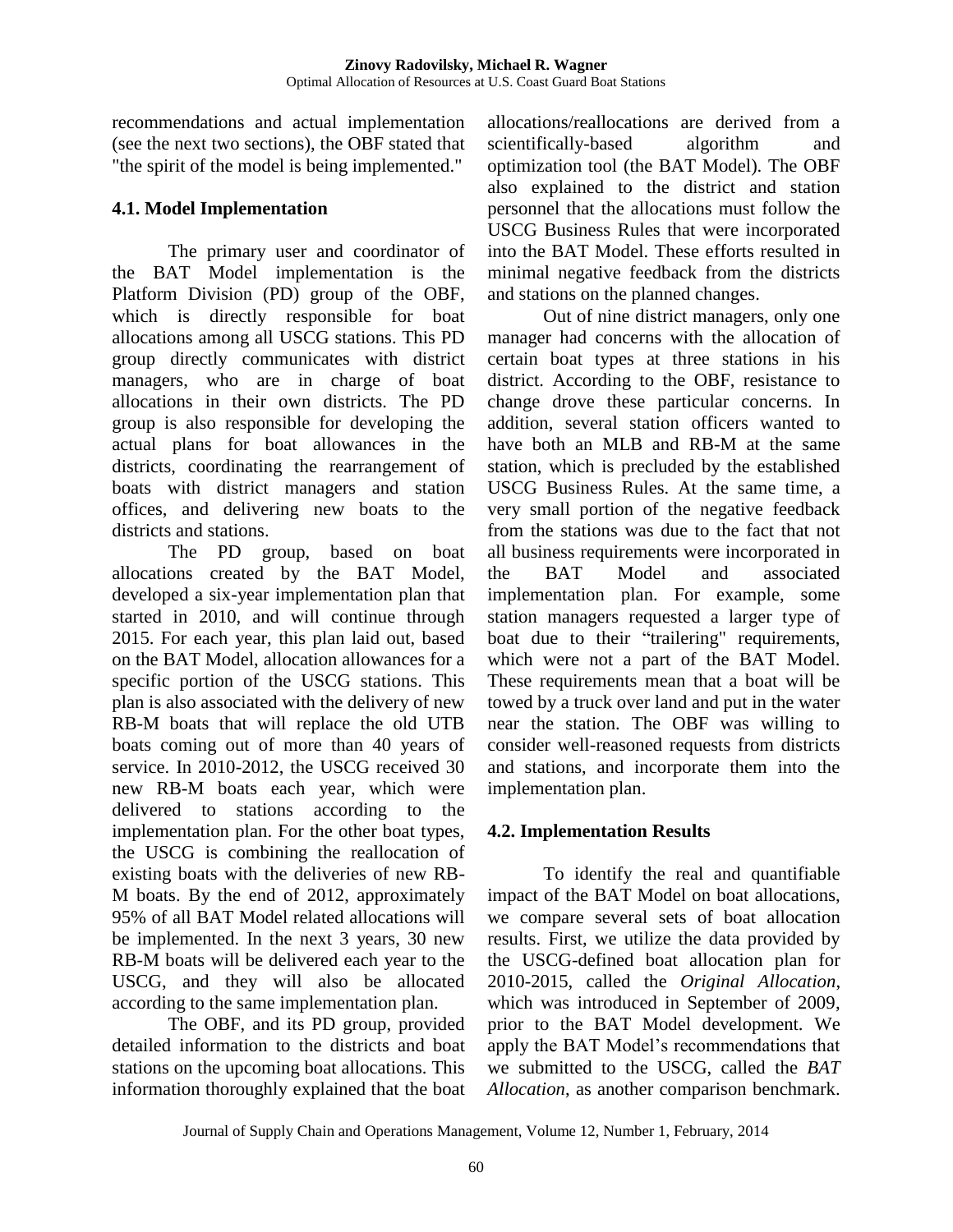Finally, we evaluate the actual implemented boat allocation, derived from the BAT Model and some subsequent adjustments to it, denoted the *Implemented Allocation*.

We summarize for each allocation in Table 5 the total size of the boat fleet and boat quantities for all 11boat types.

Comparing the Original and BAT Allocations, we see a number of striking differences: (1) The total fleet size is reduced from 804 to 622 boats, a 22.6% reduction; (2) the number of RB-S boats is reduced by 42.2% from 360 to 208; and (3) the number of SPC-SKF boats is reduced from 67 to 29, a 56.7% reduction. The decreases in the number of boats for various boat types are primarily associated with the BAT Model's optimal assignments of boat supply hours to satisfy stations' demands. Using flexible supply hours, rather than default standard hours,

increases the boats' ability to better match more demand hours, and, thus, reduces the required number of boats.

Comparing the BAT and Implemented Allocation columns in Table 5, we see that the total fleet increases by 15.1%, from 622 to 716 units. This is due to the fact that the OBF, while implementing the BAT Model, modified the boat allocations for approximately 25% of its stations. Most of these changes in the Implemented Allocation were minor and resulted from station specific conditions that the BAT Model did not incorporate. For example, at certain stations MLBs were replaced with RB-Ms, and at other stations the opposite occurred. These changes were mostly "human considerations" associated with the *degree* of heavy weather or sea roughness a station receives, which the BAT Model did not incorporate.

| <b>Boat Type</b>                                       | Original<br>Allocation | BAT<br>Allocation | <i>Implemented</i><br>Allocation |
|--------------------------------------------------------|------------------------|-------------------|----------------------------------|
| Motor Lifeboat (MLB)                                   | 106                    | 102               | 102                              |
| Special Purpose Craft – Near shore Life Boat (SPC-NLB) | 3                      | 2                 | 3                                |
| Special Purpose Craft – Heavy Weather (SPC-HWX)        | 4                      | $\Omega$          | 4                                |
| Response Boat – Medium (RB-M)                          | 166                    | 166               | 158                              |
| Response Boat – Small (RB-S)                           | 360                    | 208               | 318                              |
| Response Boat – Small Auxiliary (RBS-AUX)              | 10                     | 10                | 10                               |
| Special Purpose Craft - Law Enforcement (SPC-LE)       | 33                     | 26                | 20                               |
| Special Purpose Craft – Shallow Water (SPC-SW)         | 47                     | 47                | 47                               |
| Special Purpose Craft – Air (SPC-AIR)                  | 8                      | 8                 | 12                               |
| Special Purpose Craft – Ice (SPC-ICE)                  | $\Omega$               | 24                | $\Omega$                         |
| Special Purpose Craft – Skiff (SPC-SKF)                | 67                     | 29                | 42                               |
| Total                                                  | 804                    | 622               | 716                              |

**TABLE 5. SUMMARY OF BOAT FLEET COMPOSITION IN ORIGINAL, BAT, AND IMPLEMENTED ALLOCATIONS**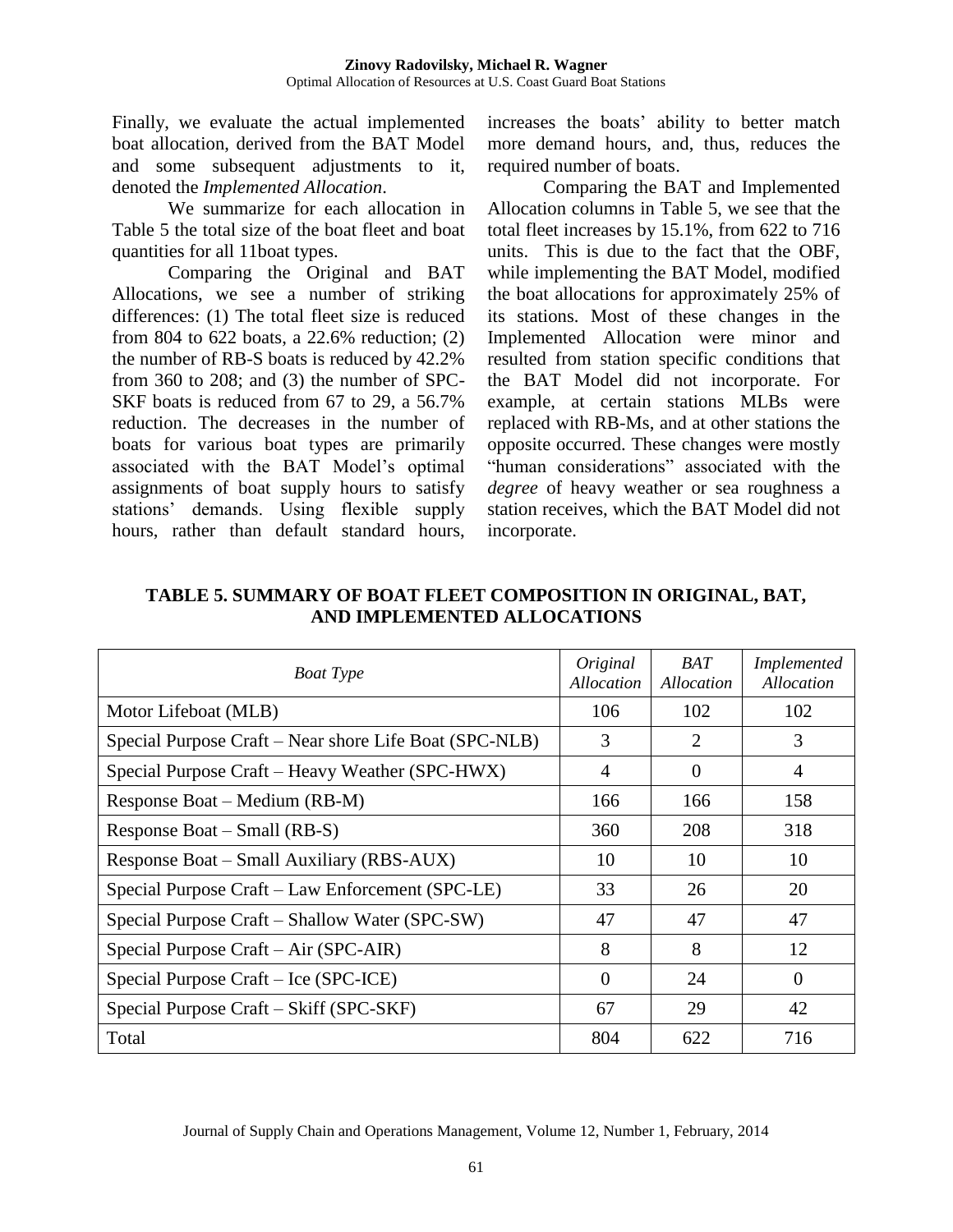At the same time, several major changes in the fleet composition were due to a substantial increase in the number of RB-S and SPC-SKF boats, and the elimination of the SPC-ICE boats in the Implemented vs. BAT Allocations. The growth in the RB-S boats at some stations is related to a USCG readiness rule that required increasing the operational readiness of this boat type to a significantly higher level (close to 100%), due to substantial variations of mission demands at these stations, which necessitated more boats per station. This rule was introduced after the completion of the BAT Model, and the USCG decided, in order to avoid any further increase in the model complexity, to manually adjust the boat allocations. In addition, the USCG chose to manually adjust the number of SPC-SKF boats, primarily used for the flooding-related missions, because flooding occurrences are rather unpredictable. Also, the USCG made a decision to completely eliminate the SPC-ICE boat type due to the fact that the ice rescue short haul missions, for which the SPC-ICE boats were used, are now satisfied by non-boat resources.

In addition to analyzing the boat fleet composition, we introduced to the USCG *new performance metrics* for quantifying the improvements achieved by the BAT Model over the original boat allocations. The performance metrics include measurements that reflect the main objectives used in the BAT Model, i.e., matching the supply of boats' hours with the stations' demand of hours, reducing the number of boat types per station, and decreasing the fleet operating cost. In addition, we introduce capacity utilization of the boat supply hours and shortfall demand rate.

### **4.3. Performance Metrics**

The performance metric results for the three allocations (Original, BAT, and Implemented) are presented in Table 6. Using

these results, we were able to identify and demonstrate a significant practical impact of the BAT Model and its subsequent implementation. In particular, the proportion of stations with an excess supply of boat hours is 1.7% for the BAT Allocation and 41.6% for the Implemented Allocation, the latter of which is significantly lower than the 61.2% in the Original Allocation. The average excess per station dropped from the original 556.3 hours to 209.8 hours in the Implemented Allocation, a reduction of 61.9%. The increase of excess supply in the Implemented vs. BAT Allocations is due to the OBF modification of the BAT Model that led to a growth of the fleet size, and specifically the quantities of RB-S and SPC-SKF boats (see Table 5). However, the remainder of the metrics stayed relatively unchanged. Therefore, the USCG changes did not deteriorate the BAT Model's impact on the boat allocations.

The BAT Allocation eliminated stations with a shortage of boat resources, and reduced this proportion to only 1.1% in the Implemented Allocation, which can be contrasted with the 38.8% of stations with shortages in the Original Allocation (see Table 6). The latter is a noteworthy result that helps the USCG to dramatically improve its ability to fulfill maritime missions without delays or requests for additional boat resources.

As previously mentioned, the fleet size decreased from 804 units in the Original Allocation to 716 units in the Implemented Allocation, a 10.6% reduction. This also led to a 4.6% reduction of the fleet operating cost (see Table 6). However, the cost reduction was not as high as the decrease of the fleet size. This was due to the fact that only a part of the fleet operating cost, i.e., the fixed cost, is directly associated with the number of boats. At the same time, the variable cost, another part of the fleet operating cost, is independent from the fleet size, because it is based on the assigned number of hours. Using the BAT model, the OBF was also able to decrease the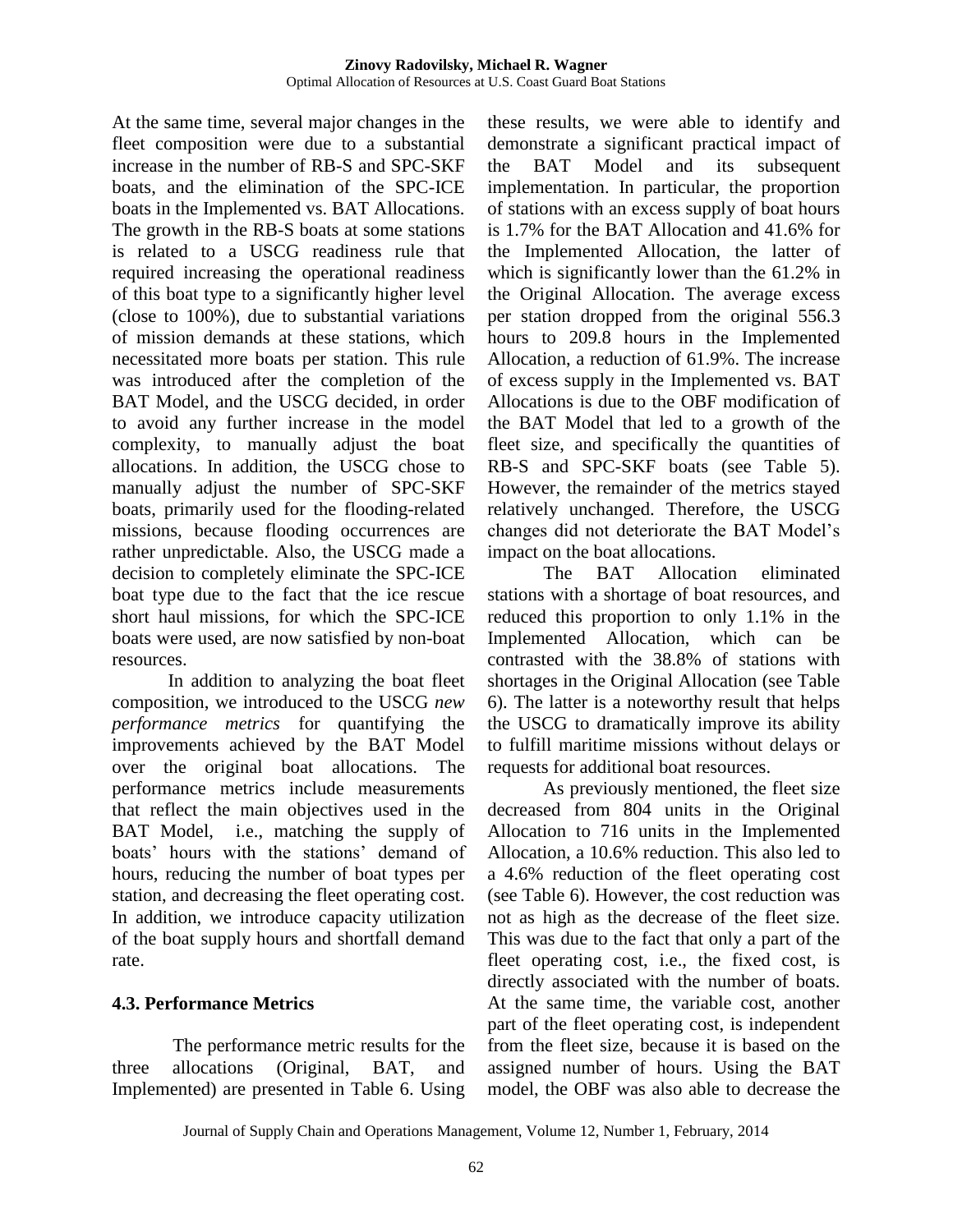average number of boat types per station from 3.1 to 2.2, a 29.0% reduction (see Table 6). Overall, this result ensures a higher efficiency of the USCG personnel training and maintenance operations. However, the BAT Model did not produce a significant reduction of stations with more than two boat types. This was due to several reasons: (a) boat operational requirements (Business Rules) for stations with certain missions and weather conditions necessitated more than two boat types, and (b) the OBF gave a substantially higher priority (weight) to minimizing the deviation of stations' demand hours and boat supply hours, to the detriment of the second objective of minimizing the number of stations with more than two boat types.

Finally, the implementation of the BAT Model led to improvements in capacity utilization of boat supplies. The Original Allocation resulted in a total oversupply of 60,884 hours, which represents a capacity utilization rate of 85.3%. In addition, the Original Allocation led to a total shortage of 38,851 hours, which represents a shortfall rate of 9.9% (a proportion of shortage hours to total demand hours). The Implemented Allocation, based on the BAT Model, increased the capacity utilization rate to 96.2% and reduced the shortfall rate to 0.03% (see Table 6), which substantially increases the USCG's ability to fulfill all required missions with fewer boat resources.

| Performance Metric                                   | Original<br><b>Allocation</b> | <b>BAT</b><br>Allocation | <b>Implemented</b><br><b>Allocation</b> |
|------------------------------------------------------|-------------------------------|--------------------------|-----------------------------------------|
| Total size of utilized boat fleet                    | 804                           | 622                      | 716                                     |
| Percentage of stations with excess hours             | 61.2%                         | 1.7%                     | 41.6%                                   |
| Percentage of stations with a shortage of hours      | 38.8%                         | $0.0\%$                  | 1.1%                                    |
| Average excess hours per station with an excess      | 556.3                         | 70.2                     | 209.8                                   |
| Average shortage hours per stations with a shortage  | 563.1                         | 0.0                      | 70.0                                    |
| Percentage of stations with more than two boat types | 37.6%                         | 30.9%                    | 30.9%                                   |
| Average number of boat types per station             | 3.1                           | 2.3                      | 2.2                                     |
| Fleet operating cost                                 | 45,648,887                    | 43,379,851               | 43,541,610                              |
| Capacity utilization                                 | 85.3%                         | 99.0%                    | 96.2%                                   |
| Demand shortfall rate                                | 9.90%                         | $0.00\%$                 | 0.03%                                   |

**TABLE 6. PERFORMANCE METRICS FOR ORIGINAL, BAT, AND IMPLEMENTED ALLOCATIONS**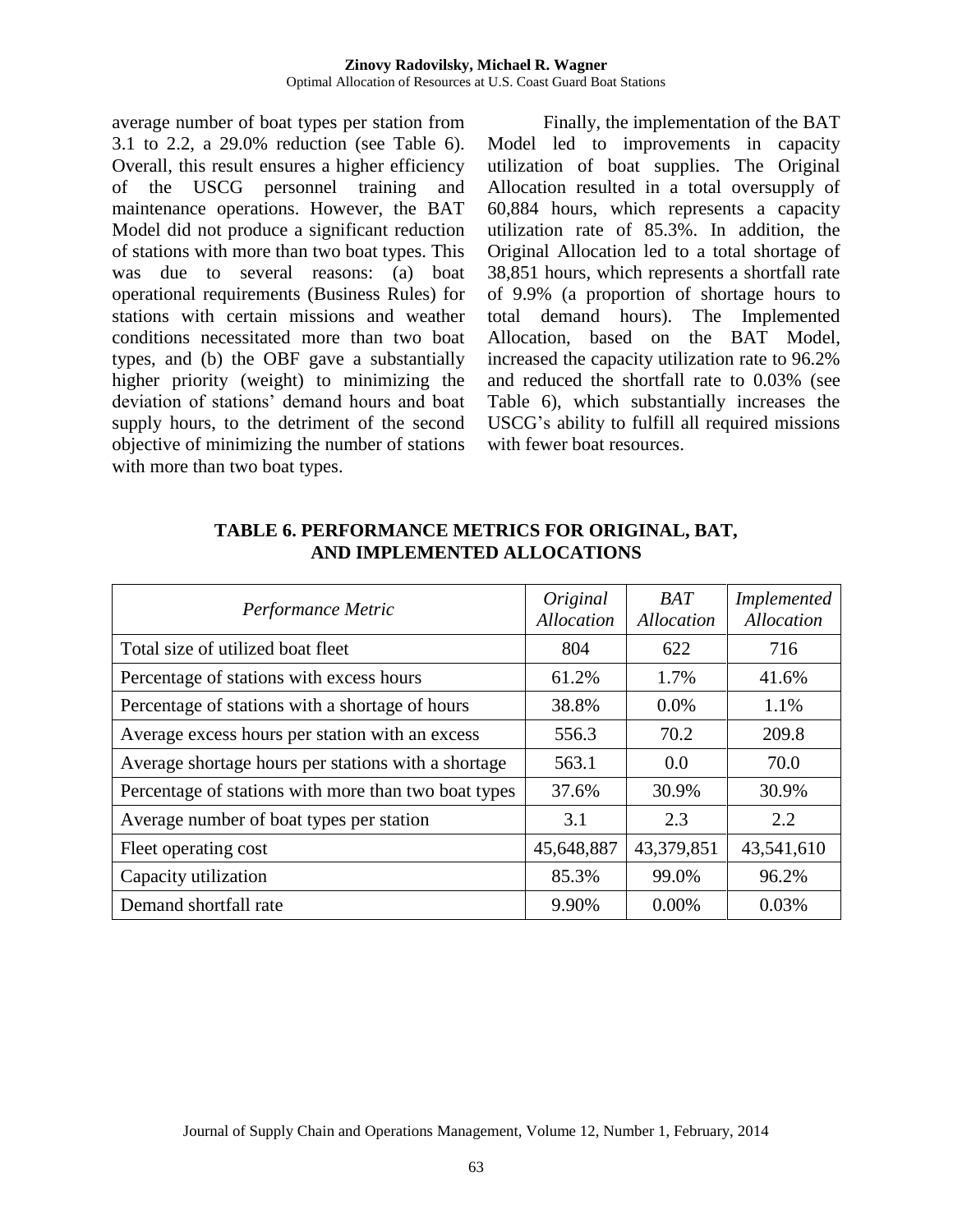# **V. CONCLUSION**

In this paper we demonstrated the valuable contributions of the BAT Model to the U.S. Coast Guard. To the best of our knowledge, we were the first to design a practical optimization model that was used by the USCG to resolve the allocation problem of matching the supply of boats with the demand of stations nationwide. Based on the BAT Model, we have also developed a decision support system that enables the USCG to have an analytical framework for analyzing various managerial decisions related to their boat allocations.

The BAT Model solution successfully resolved one of the most important issues in the USCG's boat resource management and induced a substantial reduction of shortages and excesses of boat supplies at the stations. The model also provides other significant performance improvements, e.g., fleet reduction, lower average number of boat types per station, increased capacity utilization, lower percentage of stations with shortage or excess of capacity, increased capacity utilization, and lower fleet operating cost.

The BAT Model and its successful implementation at the USCG constitute an important motivation for the continued application of this model in practice. The BAT Model can be, with few modifications, adopted to optimize an allocation or re-allocation of various resources with different usages and supply capacities to the organization units that demand those resources. The goals of these allocations will be, like in the USCG case described in this paper, to minimize the excess or shortage of resources at the organization units in conjunction with the minimum total cost of allocated resources. In particular, the need for this optimization may be found in logistics and supply chain decision making, e.g., the allocation of various types of cargo trailers between the distribution centers of a company, or the allocation of different types of

rental vehicles to a set of rent-a-car divisions in various parts of the country.

# **VI. ACKNOWLEDGEMENTS**

The authors gratefully acknowledge Commander (CDR) Todd Wiemers, Todd Aikins, Thomas Owens, and CDR Tamara Koermer for their collaboration and for making this project possible.

# **VII. REFERENCES**

- Allen, T., "Modernization: Building the 21st century Coast Guard", *SeaTechnology,*  50(1), 2009a.
- Allen, T., "Voyage of renewal", *Surveyor* Fall, 2009b, 2-5.
- Bhatia, A., and Crawley, S., "U.S. Coast Guard resource allocation for leased office construction projects", Tech. report, *United States Coast Guard*, 2004.
- Billings, R. 2005. Scheduling ammunition loading and unloading for U.S. navy ships in San Diego. Tech. rep., *Naval Postgraduate School*, Monterey, CA.
- Brown, G., Dell, R., and Farmer, R., "Scheduling coast guard district cutters", *Interfaces,* 26(2), 1996, 59 72.
- Deshpande, V., Iyer, A., and Cho, R., "Efficient supply chain management at the U.S. Coast Guard using part-age dependent supply replenishment polices", *Operations Research,* 54(6), 2006, 1028- 1040.
- Everingham, K., Polaski, G., Reidlin, F., Shirk, M., Deshpande, V., and Iyer, A., "Operations research enhances supply chain management at the U.S. Coast Guard aircraft repair and supply center", *Interfaces,* 38(1), 2008, 61-75.
- Malyankar, R., Sengupta, U., Findler, N.,Klesczewski, K., Smith, J., and Migdail-Smith, M., "Lesim: A model of law enforcement activities of the United

Journal of Supply Chain and Operations Management, Volume 12, Number 1, February, 2014